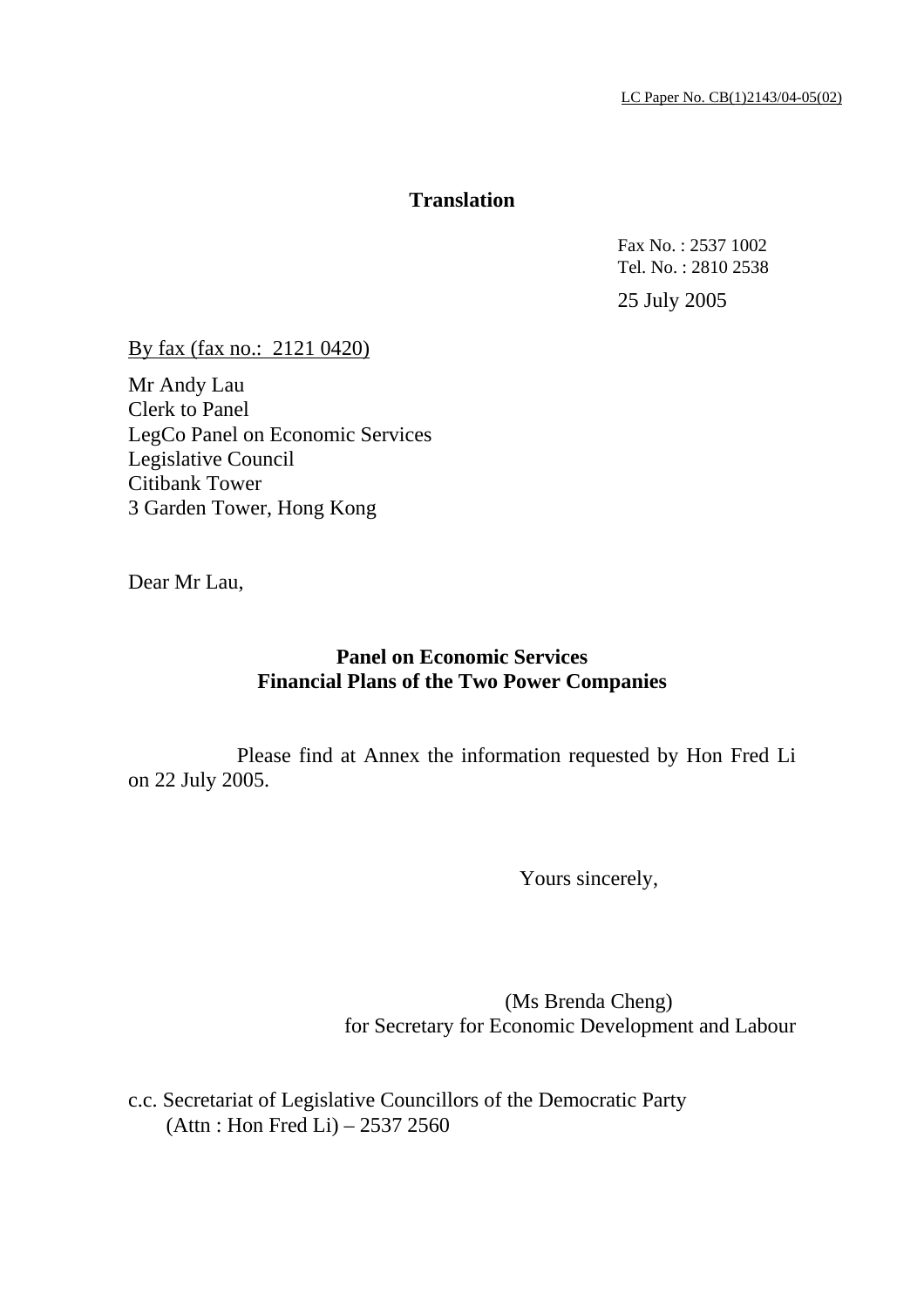- Q1. Provide forecasts of Hong Kong's overall electricity consumption and reserve margins in 2005-2008.
- A1. Overall electricity consumption is projected to grow by about 3% per annum in the medium term. Both power companies estimate their reserve margins by 2008 to be lower than that in 2004. The reserve margin of HEC in 2004 was 32% while that for CLP was 31%.
- Q2. Provide details of the capital expenditure in the two power companies' Financial Plans.
- A2. For the purpose of ensuring sufficient, safe and reliable electricity supply in Hong Kong and meeting the environmental requirements, the Government has accepted the capital expenditure of the two power companies in the Financial Plans.
	- Capital expenditure in CLP's 2005 Financial Plan is around \$24 billion, about two-thirds of which will be for expanding and upgrading of the Company's transmission and distribution networks for the purposes of meeting demand growth, and enhancing supply quality and reliability. The rest is for maintenance and refurbishment of generating facilities, installation of emission reduction facilities, and enhancement of customer service facilities.
	- Capital expenditure in HEC's 2004-2008 Financial Plan is around \$12 billion, about half of which will be for transmission and distribution network, while the rest is for generation facilities and new projects for minimizing environmental impact.
- Q3. In their Financial Plans, HEC will commission L9 in 2006 and CLP will commission Black Point Units 7 and 8 in 2005 and 2006 respectively. Would the commissioning of these new generating units lead to tariff increase? If yes, could their commissioning be deferred?
- A3. HEC's latest maximum demand forecasts confirm that the unit L9 will be required in 2006 to ensure supply reliability.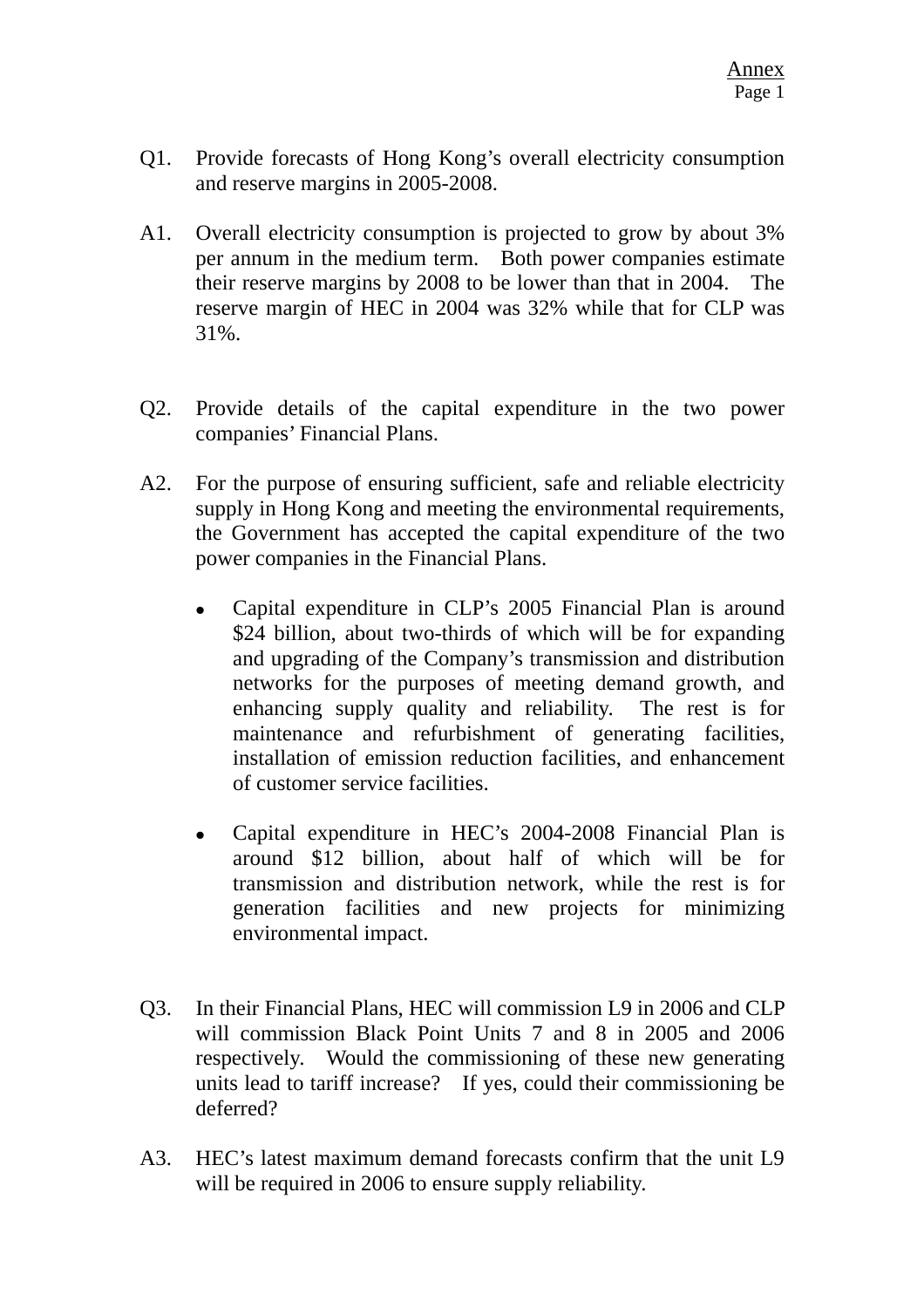With regard to Units 7 and 8 at Black Point, we informed the Legislative Council Panel on Economic Services in December 1999 that, in the interest of the consumers and after considering various options, Government had agreed to the most economical option proposed by CLP to defer installation of Unit 7 from 2003 to 2005 and Unit 8 from 2004 to 2006. Installation works on Units 7 and 8 have therefore been largely completed in the previous Financial Plan period. With the commissioning of Units 7 and 8, the installed generating capacity of CLP will be sufficient to meet the expected electricity demand in the Company's supply area throughout the Financial Plan period.

The tariff to be applied is determined every year in accordance with the provisions of the Scheme of Control Agreement (SCA). In this respect, the Government and the two power companies will have discussions during the annual Tariff Review in the preceding year. In the course of which, apart from capital expenditure, the latest available data as regards electricity demand and sales, operating costs, fuel prices, measures to control cost and increase productivity, balances in the Fuel Clause Account and Development Fund, affordability of the consumers and permitted return, etc. will also be taken into account.

- Q4. CLP's Development Fund balance would decrease in the Financial Plan period and is projected to be substantially below the Development Fund cap agreed during the 2003 Interim Review by end September 2008. With decreasing balances, there would be no surplus DF to finance CLP's capital expenditure programme in the Financial Plan period. Why would the fund balance decrease? What are the details?
- A4. The purpose of the Development Fund (DF) is to provide a depository for net revenue in excess of the permitted return, for providing funding for acquisition of fixed assets. The DF also provides funds, when necessary, to ameliorate the impact of tariff increase. During the Financial Plan period, capital expenditure by CLP to ensure reliable safe supply and to minimize environmental impact will have pressure on the tariff. The DF will be deployed to stabilize tariff.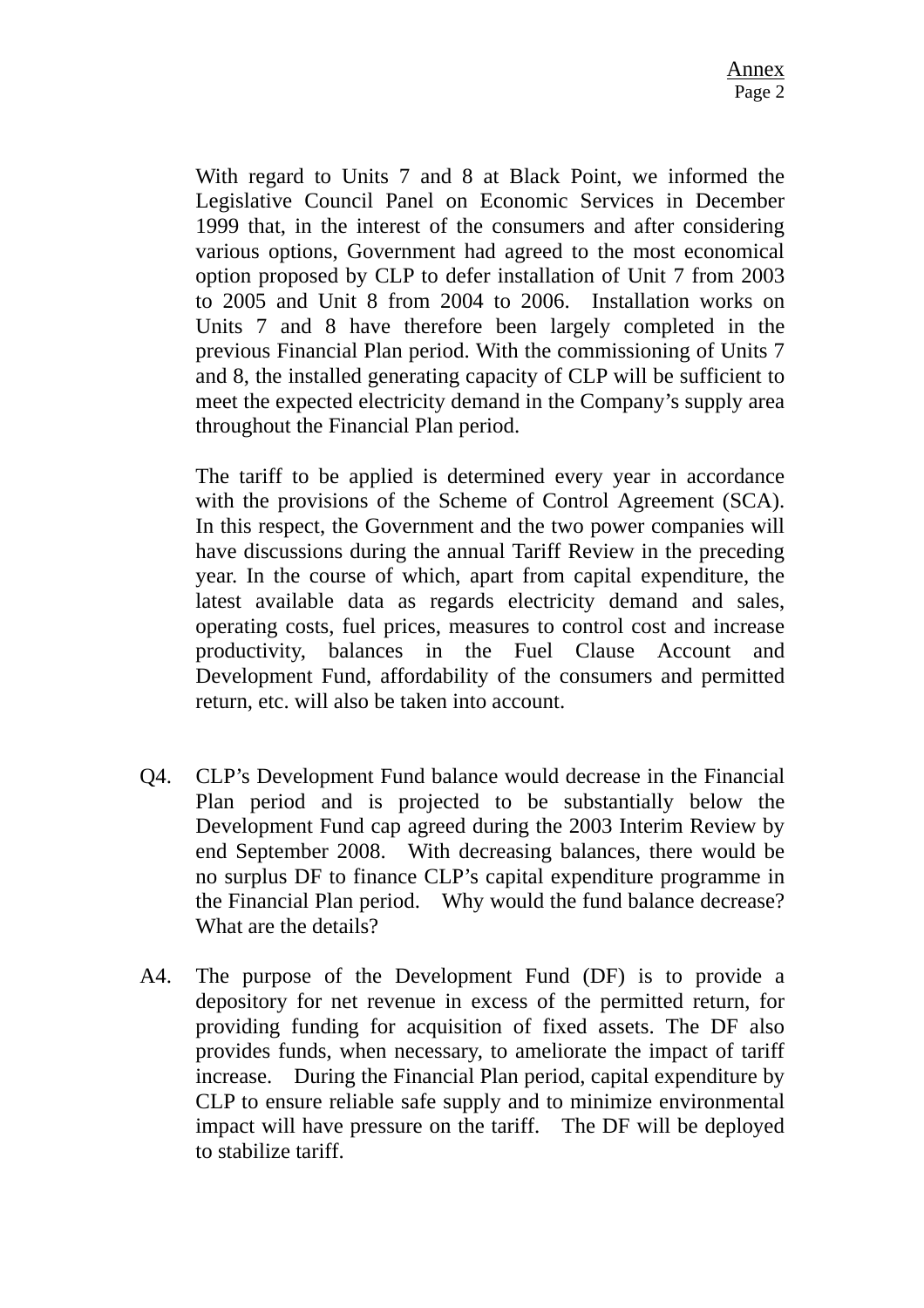- Q5. According to the proposals of the two power companies, for the purposes of reducing atmospheric emissions of sulphur dioxide  $(SO<sub>2</sub>)$  and nitrogen oxides  $(NO<sub>X</sub>)$ , HEC will retrofit two coal-fired units with Low  $NO<sub>x</sub>$  Burner and Flue Gas Desulphurization (FGD) plant, while CLP will retrofit four coal-fired generating units with FGD plant and Selective Catalytic Reduction plant. However, both companies will pass on the costs for these projects as capital expenditure to the customers. Why are the shareholders of both companies not required to bear part of these costs?
- A5. Pursuant to the Scheme of Control Agreement (SCA), expenses arising from electricity-related development projects could be counted as capital expenditures. The emission reduction projects of the two power companies are launched in pursuance of the Government's policy to achieve the air-quality objectives as soon as practicable. These projects could therefore be counted as capital expenditures under the SCA.
- Q6. Both power companies have neither put forward proposals to reduce respirable suspended particulates emissions, nor plans for the development of renewable energy in their Financial Plans, so as to improve the air quality in Hong Kong. Why does the Government agree to their proposals?
- A6. The Government supports the emission reduction projects in the Financial Plans of the two power companies as they help to reduce air pollutants and facilitate meeting the emission reduction targets needed for improving the air quality in Hong Kong and the Pearl River Delta Region. The Government's consultant also consider the proposed projects to be the most viable and cost-effective option for reducing sulphur dioxide  $(SO<sub>2</sub>)$  and nitrogen oxides  $(NO<sub>x</sub>)$  emissions, among other alternatives.

The two power companies' projects are not sufficient for achieving the emission reduction targets needed for improving the air quality in Hong Kong and the Pearl River Delta Region and the emission caps in 2010. They would need to take additional measures to ensure meeting the intended emission caps for 2010 and beyond, if they were to continue to meet in whole or in part the demand for electricity after 2008. In this connection, EPD will impose,